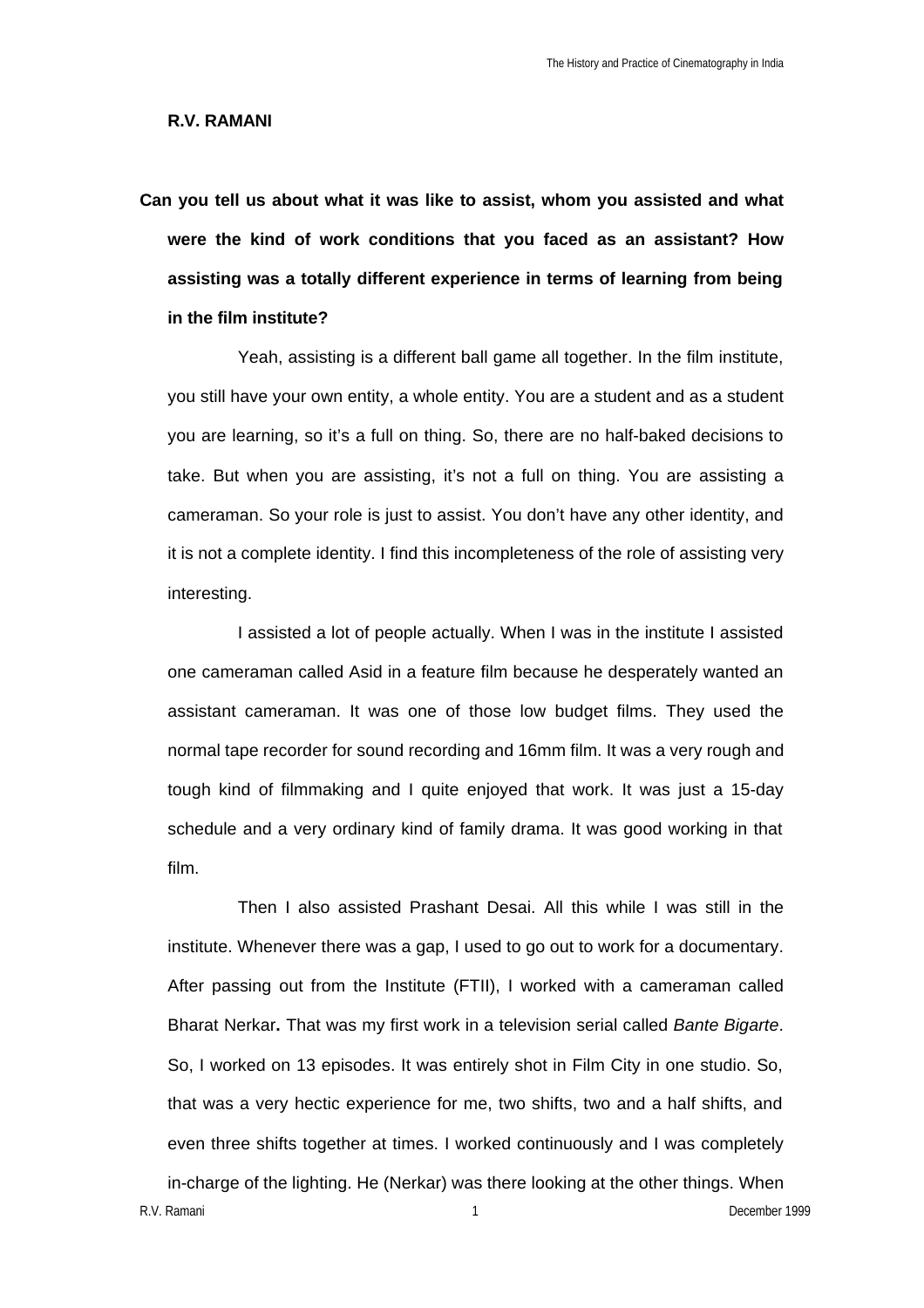I took the job, the producer of the serial asked me if I can shout at the light boys or do I know how to control the light boys. I said I can relate with the light boys but I don't want to control them and I won't shout at them. In the film industry there is this notion that, the more you scream at the light boys the better you are as a cameraman. Somehow I felt that you don't need to do all that. All you need to do is to really know your work and then you can get things done very easily. I had a big argument right in the beginning, when I had just joined this place. The cameraman and producer expected me to shout and take over the production. I told them this was not the way you do things.

I had a fantastic relationship with the light boys. All of them were expert light boys. They were very good. It was very beautiful working experience. It was tough. It was again a family drama and there was one instance when two or three times the bulb got blown off. And these people billed the producer. And this producer would throw fits and shout, "How can you do this. I am producing and this is too expensive for me." He started shouting at the light boys and once when he was doing this I started shouting at him. I said, "What are you doing. These things happen in any production". I shouted back at him, "I said you can't shout at the light boys. You should understand what production means. You are using so many light and these bulb will really blow off sometimes". That was the last time I worked with him. After that I didn't work with him.

It is all very interesting, the terminology that gets used - 'Light Boys' and 'Cameramen'. There can be a 60-year-old light boy and 30-year-old cameraman.

R.V. Ramani 2 December 1999 That was the first thing that hit me when I joined the industry. The first notion was that you have to shout at the light boy. Just like in a factory a supervisor has to supervise so that producer feels like there is some work going on. So that he can sit back and relax. First of all I had to challenge all of this. According to me, this is not the way you should work. Lighting is not something you can do like that. It is a technical thing, an aesthetic issue. And I proved that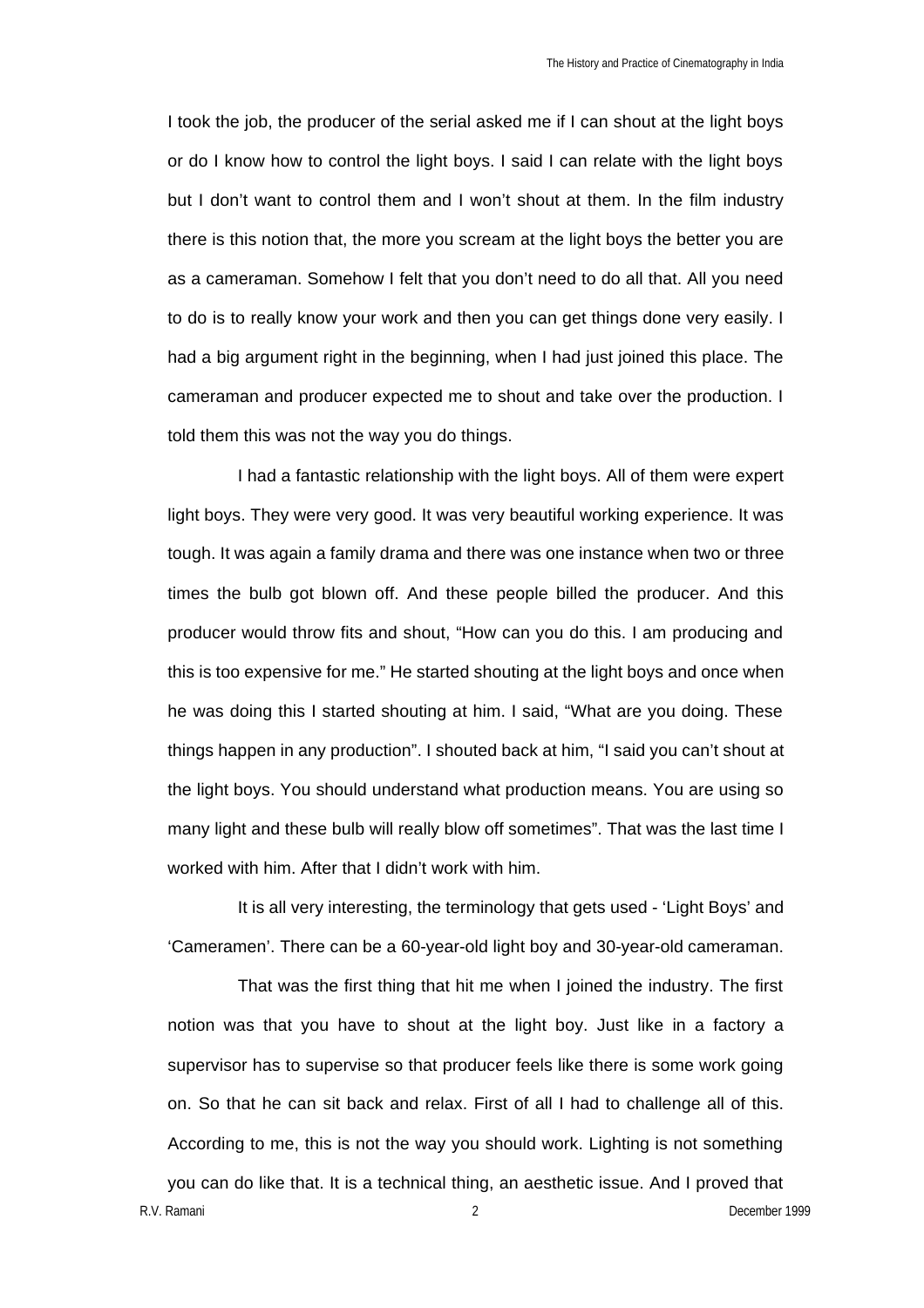you don't have to shout or raise your voice to be able to do lighting. All you need to do is to coordinate everything and everybody in a nice way.

Then I joined A.K. Bir for a long stint. I joined him because I used to like him for his discipline. I always thought he had got kind of personal trip about life. I particularly liked the discipline part and so I joined him. I worked with him in lots of ad films and then many teleplays. One of these was directed by Vijay Mehta and another was directed by Girish Karnad. These were all wonderful experiences for me. I really thought that all these people were all very good in their work. Girish Karnad made a T.V. Serial called *Amma-Ne*. It was a Hindi Television programme about some children on their way back from school. There was this old bungalow where they all played. They used to play at being adults and they would get very serious about it all. This led to a fight amongst them. One of the girls runs away and hides and all the boys leave for the home. Then the girl falls asleep and she dreams that her mother who had died had come and woken her. These situations required some heavy-duty shot taking.

There was a shot, I remember, when the mother comes and wakes this child up from her dream. I think Bir was watching through the monitor. I was shooting from the point of view of the girl. The mother would come into the frame, put her hand forward (and we worked this out in such a way that when she touches the lens, the image does not distort). It was correct. Oh God! It was so freaked out. I remember that shot so much, the lighting and every thing. It was a night shot, she comes and just puts her hand forward and touches the girl! That one shot I remember so well. It was a very strong image. The kind that makes your body shudder when you watch it. So that was one fantastic thing. Grish Karnad was very good in dealing with children. Whatever criticism one may have about him, I remember that particular play he did was fantastic.

R.V. Ramani 3 December 1999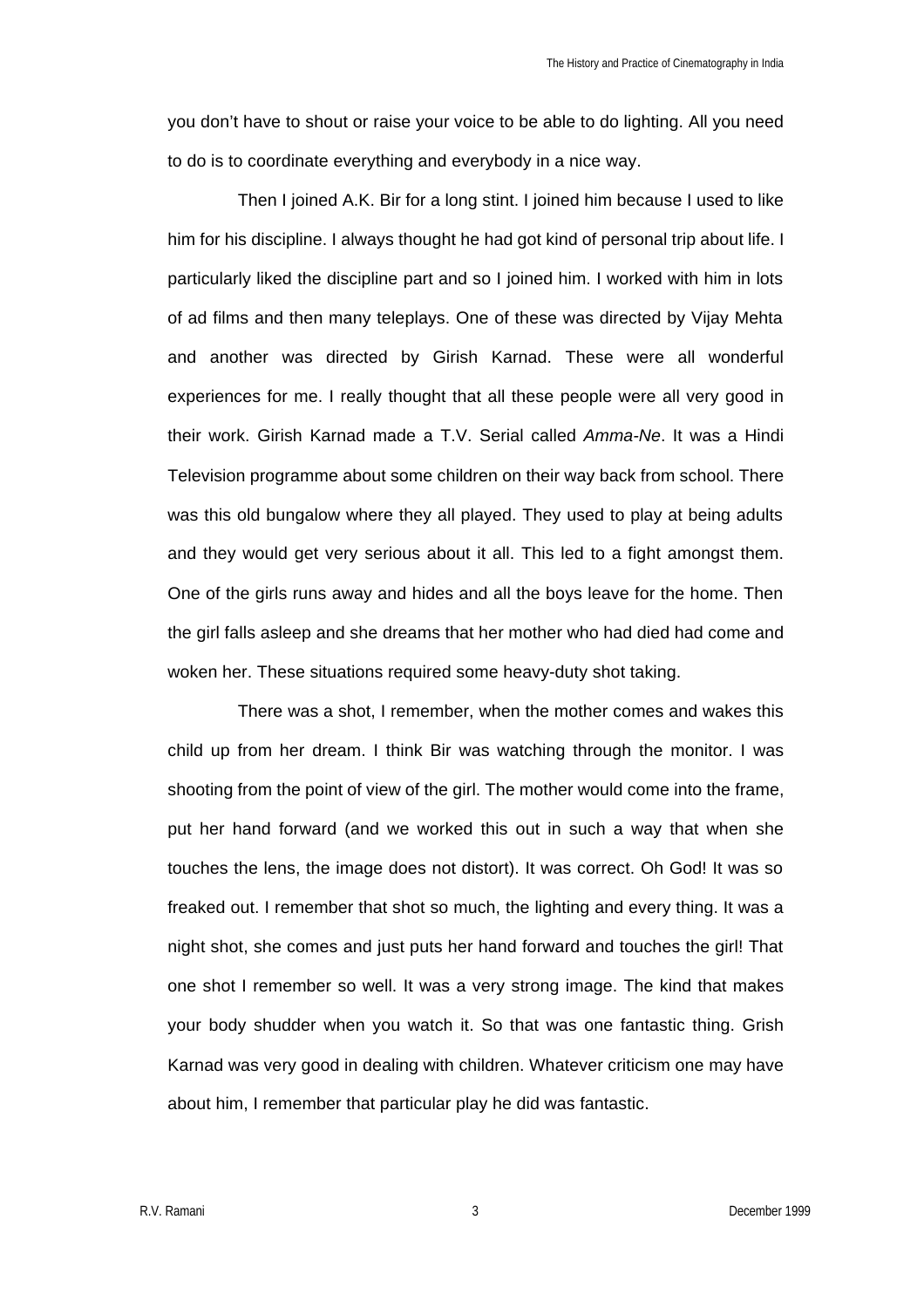Similarly, Vijay Mehta's '*Vada Chirebandi'* another famous play made into a television programme was also fantastic. I really liked the way she dealt with actors and with people generally. She had fantastic public relations. It was too much to watch. She was at her peak at that time.

# **Do you think there is any difference in lighting patterns that a television drama requires as compared to feature films?**

Different lightening patterns?

**We ask this because translating a script on to TV is very different from translating a screen play onto film, because there is a certain unity of action within one's space. Were you shooting it like a film or were you shooting like a play?**

It was shot like a play. The play was going to be telecast as a piece of theatre, not as a film. But we did have shot breakdowns. Bir had worked out how to do each segment and how to take the shots but it was very much the play and the feeling of theatre had to be retained. There were some elaborations, like some long track shots. Wherever there was a possibility we could do that but the idea was to document the play in a way that did justice to the performance, the enactment. It was a fantastic experience in both these works. Then I did a lot of television serials like *Ek Kahani* and ad films as well.

## **Were you shooting yourself or were you still assisting?**

R.V. Ramani 4 December 1999 I assisted, I was only assisting people at that time. Then A.K. Bir, without telling me took on a commercial film. He just told me on the day of the shoot that what we were going to shoot was a feature film. So, I asked him, "how long is the project" and he said, "It is a long project, 85 days shooting." He asked me to report to the sets in Film City. We went to the sets. When we went to the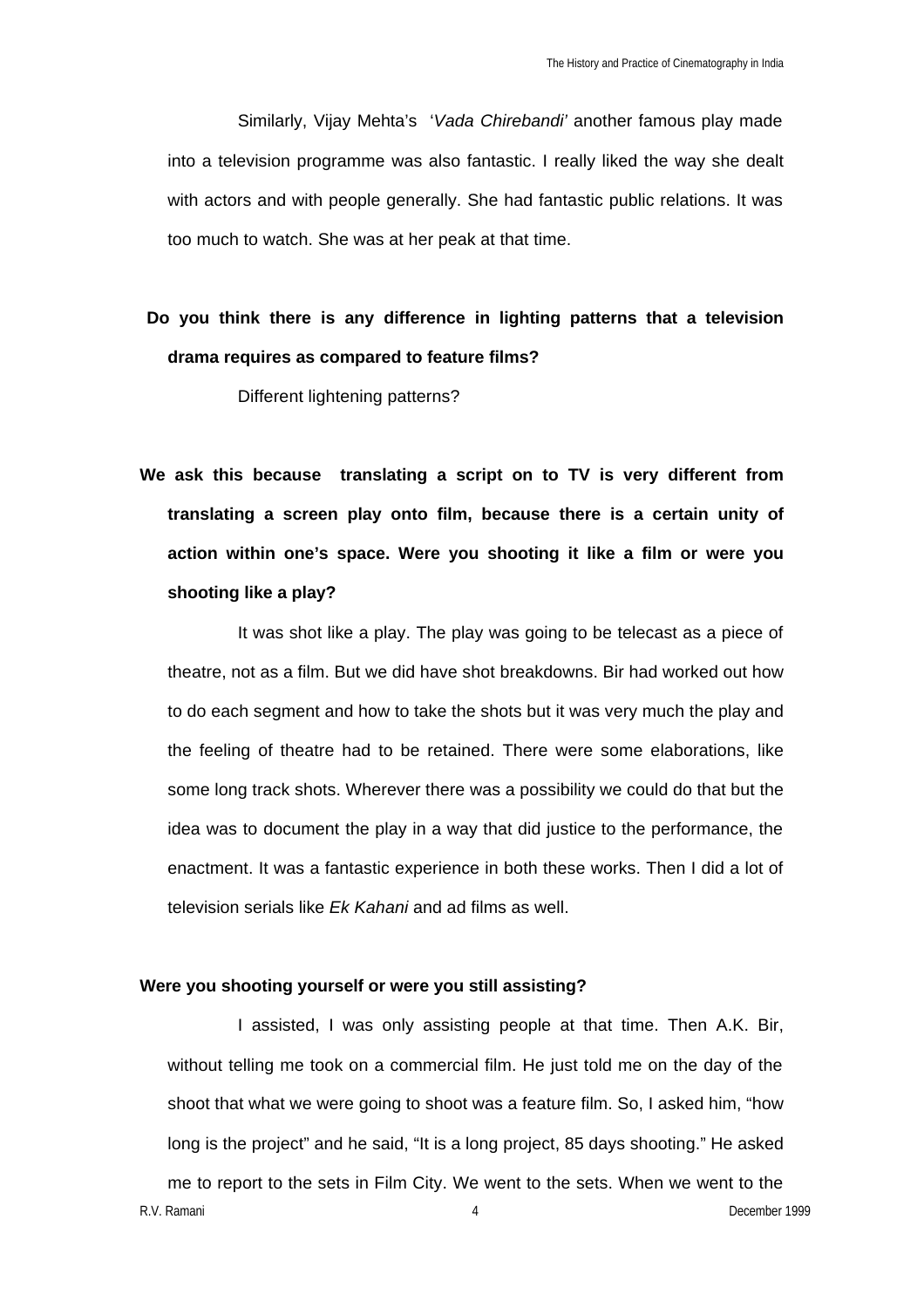sets everything was ready there. Everything was set up, assistant director and all these people had already set up everything. The tracks were laid. That was the first day of the shoot. Shakti Kapoor and Anil Kapoor and all the other actors were ready. This was the first major shot, a dialogue sequence. Lighting was set up. It was all ready, the tracks were ready and the camera was ready and we just landed on the set, the dialogues were being rehearsed with the assistant director and we took the shot. At the end of it all, Bir said that you have to go and discuss the payment with the producer. I said I would not work. And that was the end of it.

#### **That was the last experience you had with the commercial films?**

That was the last experience with commercial films.

## **Why didn't you like it?**

I don't know. It was a puzzle for me. The problem is with getting the right 'facing' for the stars, for Anil Kapoor or Shakti Kapoor, this is where the emphasis is always. You have to constantly 'show' the stars in the right way. I lost all interest and realized that I didn't want to continue this kind of work. I don't want to continue this work.

## **You never worked together again? (With A.K. Bir)**

No, not after that. After that I worked with Anil Mehta on a long documentary serial, about the music and dance of the Northeast states. Someone called Modi, a big businessman with a lot of property and business interests in the north east was funding the fantastic experience. I liked travelling to all those places, remote places and filming this and making everybody dance. It was good. It is good as you get a rhythm of it, the kind of rhythm they work on ad films.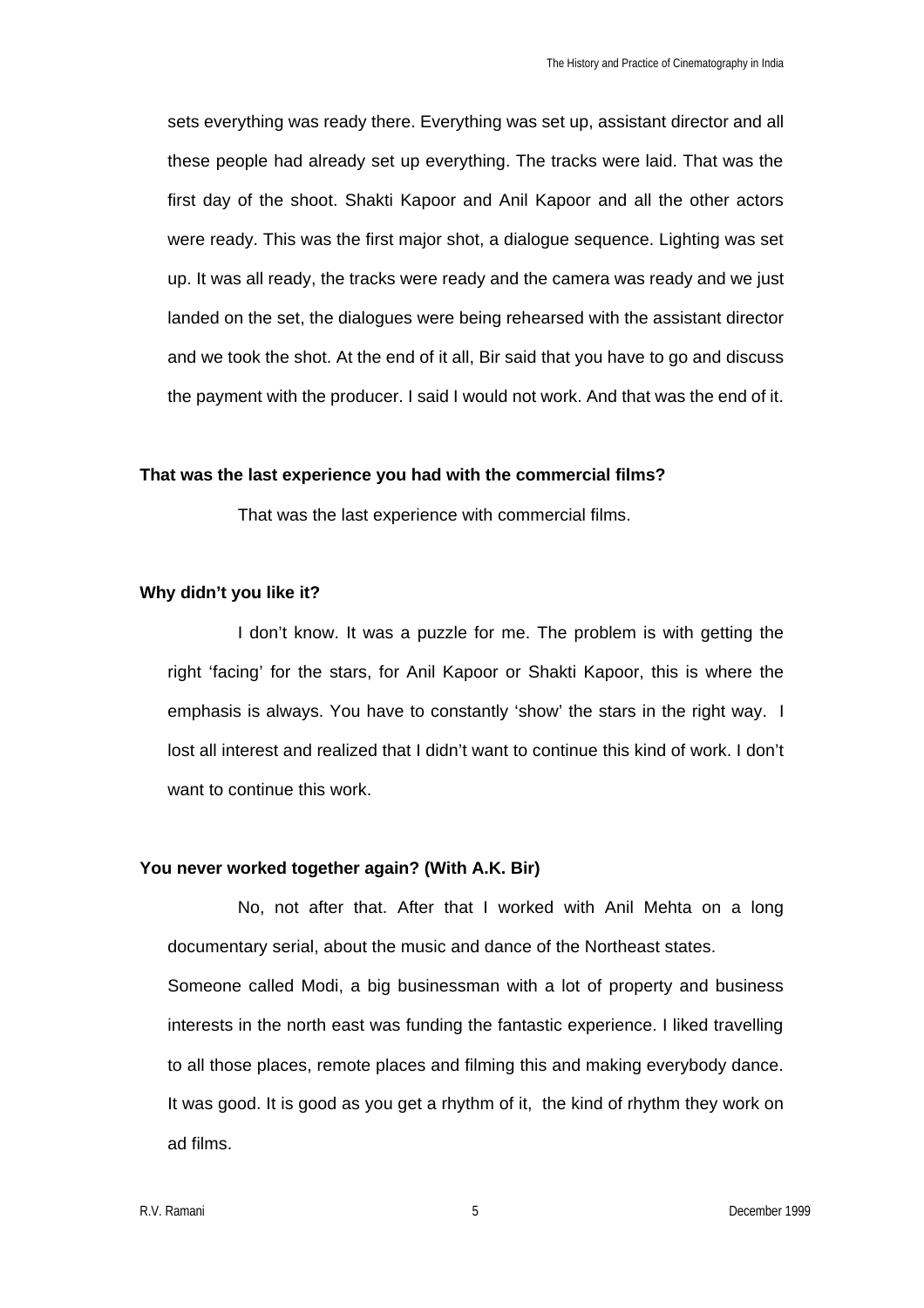#### **Was there any difference in working with Bir and someone like Anil Mehta?**

Bir is very stern and strong person on the sets. You can't stand next to him, it is impossible to stand next to him. The way he holds the camera is tough, his grip is very tough. He doesn't intend to be tough but his physical method is such that he can't have anybody stand next to him. So you have to be very careful when you work with him. He has a very strong energy.

#### **What was his relationship with assistants?**

It was very good actually. I like the way he is. I did not have any problems about that, and what I learnt from him is his sincerity. You have to hold on to that, otherwise the shooting collapses.

**But, in a documentary film, the position of a cameraman can be quite different. I am not saying that he should be invisible, but it is not as if reality can be arranged for the cameraman, like it can be in a feature film. He cannot be a fulcrum in a location like he can be in the feature film set. You worked as an assistant for a long time in feature films and then have worked as a documentarist – so how would you respond to this question in the light of your experience.**

In a documentary, I think a cameraman has more responsibility because he controls the way you look at reality. In a feature film there are various ways of controlling things but in a documentary it is not so much specially when dealing with real life situation. It is completely in your hands. You know what are the parameters you are functioning under. What I mean is that I understand that in terms of responsibility you are looking through what I see and what I mean is slightly different.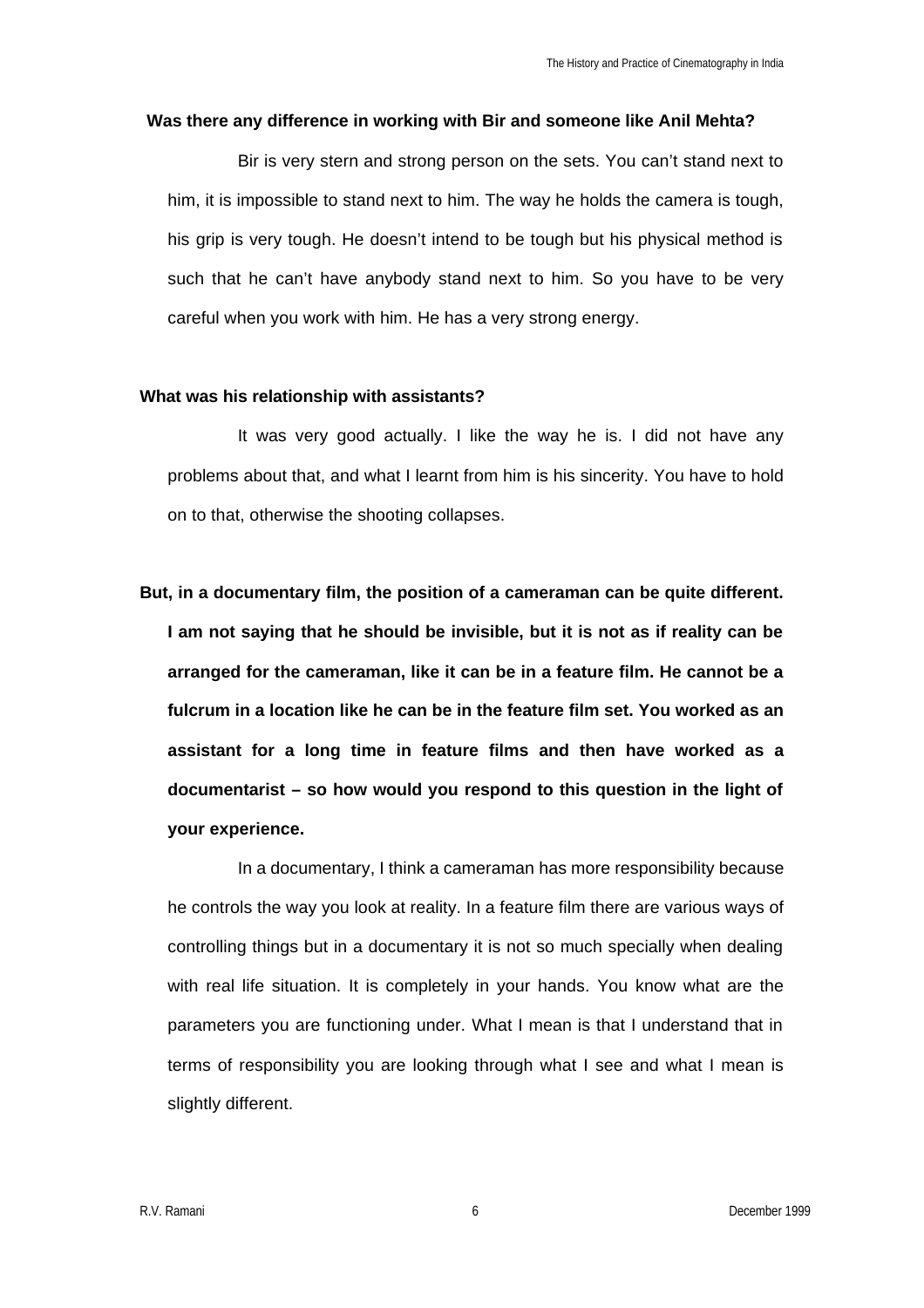In a feature film set, all power in a sense flows through the camera, and ultimately through the person holding the camera. Sometimes I have noticed that people think that this is the case even when they are working in a documentary. They want to recreate that (feature film) situation but nothing works. It doesn't work. There are other cameramen who, I am not saying will become invisible, but whose presence is of a different kind. It is not a fulcrum like presence. The relationship between them and what they are shooting is not like a magnet and iron filings. Whereas sometimes, people who trying to be like a magnet are not able to get any results.

## **Please explain this.**

Naturally, even I don't work like a magnet. You know, though I say all this about sincerity and fulcrum and all that, I don't myself suck the energy that is out there. I don't do it. I don't attract anything to myself. It's just that it passes through me. It does route through me and through the image.

But, decision-making has to go through the cameraman; a cameraman has to be like a conducting device, has to allow all that is there to pass through him. In fact you have to be completely porous. In fact I would believe in this position that you don't assert a position. I actually would believe that you don't have to say `sub khare ho jao' (stand at attention!) in the cameraman's presence, or that kind of thing. I don't do that. I am a silent person. But the intensity is there. It is there strongly but it is not apparent at a physical level. I am there, involved, completely involved.

It is true that additionally, in feature films, people management comes in. Dividing time, energy and attention between the lighting, light boys and the artists in terms of movement, or with the camera department in terms of camera movement and with the directors in terms of deciding the form.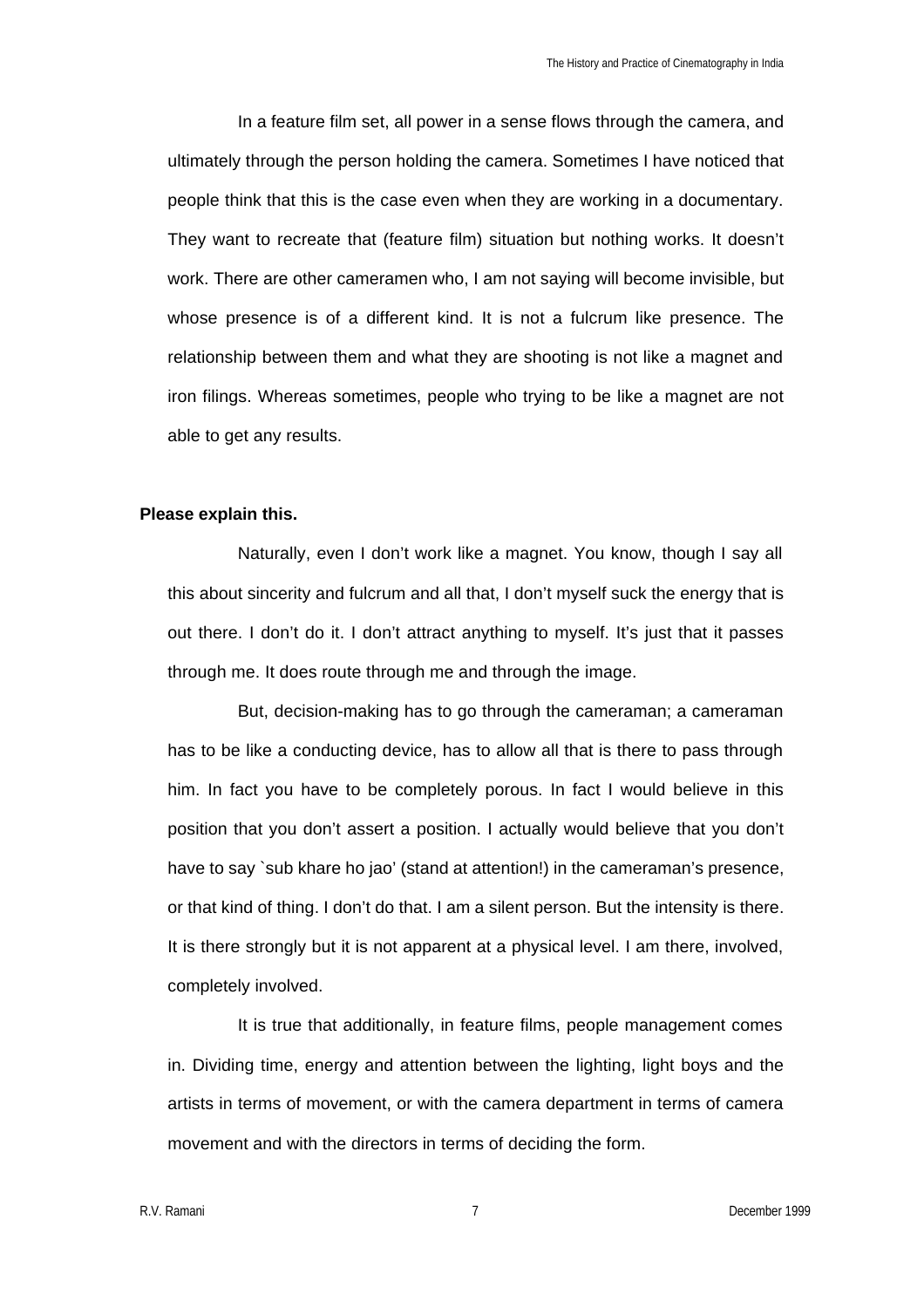But most of this is there in the documentary as well. But there, you also have to manage yourself vis-a-vis people and lot of other things.

I have not done much in feature films. So far I have only done two feature films. In both these situations I experienced what it is to be in a strong pivotal position for myself. I enjoyed myself doing that.

As far as all the documentaries that I shot with others, for other directors. I again felt the same centrality. But what I do is to keep asking the directors to look through the camera for the simple reason that to basically understand what is their preference in terms of lending is.

In reality, particularly in the documentary, I came across a situation like, "why don't you catch that?" They see something, and they immediately want to shoot it, just like that. While you are shooting with a normal or a wide lens, suddenly they will look at something and they say, "catch that or take that." That's silly. This is the reason why you constantly clash with the directors. You know, because they are changing the '*stuti*', and as a result of this, you are getting distracted and you are not with what is there but you are getting distracted with something else. In situations like this I always have arguments.

## **Is it not because of lack of technical knowledge on the part of the directors?**

Yes, but more due to a lack of *'being'* within the situation (of filming). They are more excited about events rather than making the film itself. You cannot move away from there, whatever is happening is on another plane. You cannot get involved with that. What do you do when you cannot get involved? You can watch it, you can empathize with it, you can see it, you can do all these things but your 'zeroing-in' has to be *here*, where you are filming. When you internalize with your medium then you know how to deal with such situations.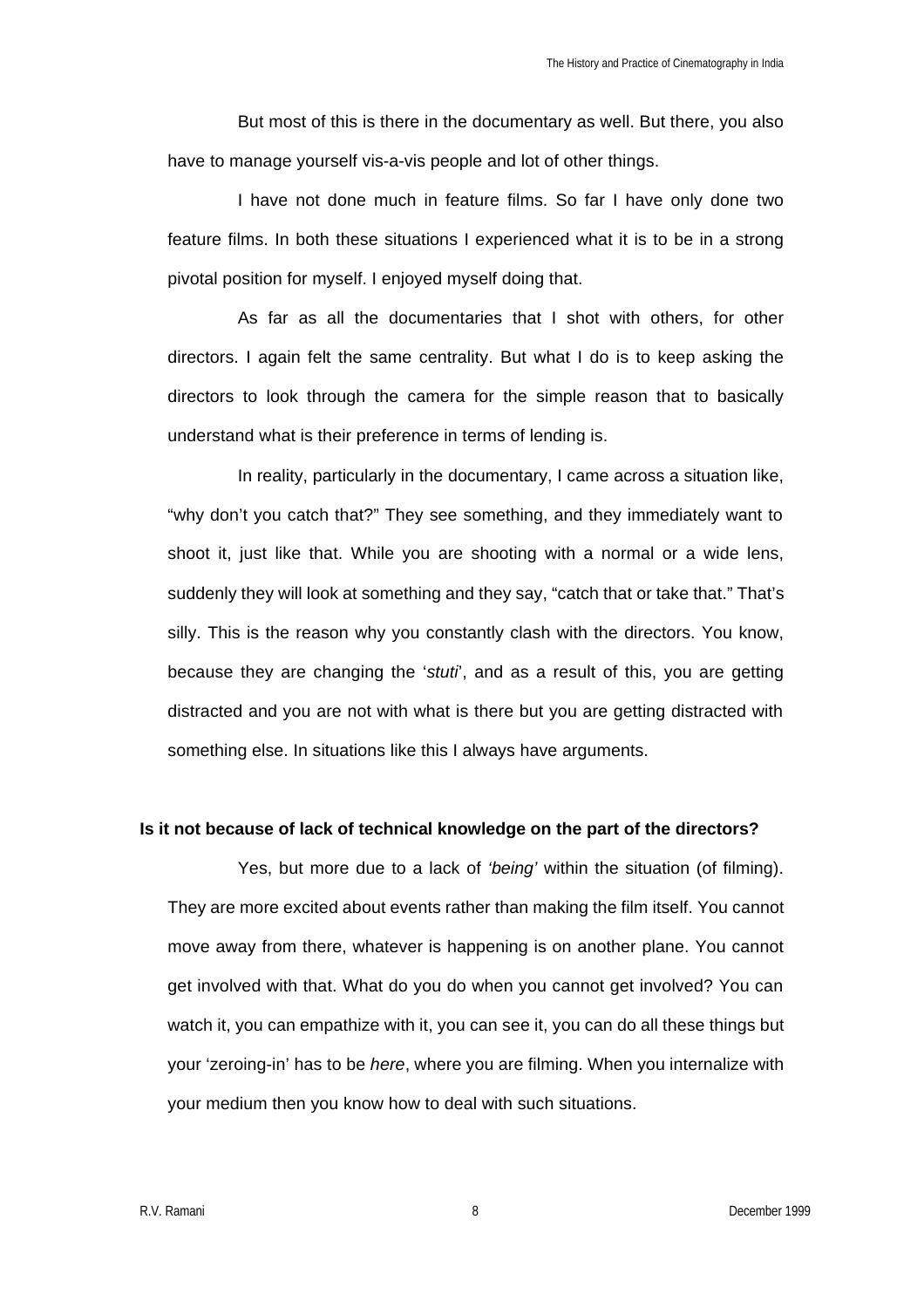**But, do you not think that a documentary film maker must cultivate a certain agility, or at least cultivate or bring in to himself a certain ability to very quickly change what he is doing. In a feature film we will sometime sacrifice everything for the sake of a shot, conversely, in a documentary sometimes we may have to sacrifice a shot for something I am not talking about information only, rather what I mean is the ability to say – 'okay this is a fantastic shot, but if I stay with this for too long, I may loose something which is more important.'**

I think you are still thinking of shots, you are still talking about shots, that is all. There is nothing else to it. When you are shooting, you are only thinking of shots. Okay, you can take a teleshot and I am not saying you should not take a teleshot. But as long as you know that you are taking a teleshot, that is enough.

**No, I am also not saying for instance one has to consider that if you are following a particular lensing you should break that unnecessarily. What I am trying to say is that sometimes there is because of the unpredictable nature of what might happen when we start shooting something, we are in a sense beginning to assert a certain kind of control over the situation. A shot begins to feel comfortable and then suddenly you are asked to feel uncomfortable again.**

Yes.

**It can be difficult. I can imagine that it is difficult for a cameraperson to constantly break himself or herself out of this comfort-discomfort swing.**

Well I won't really go by these terms - comfort or discomfort. It is not like you are comfortable while shooting something. It is just that you don't necessarily want to break a sudden flow, I would rather substitute the word flow – for comfort.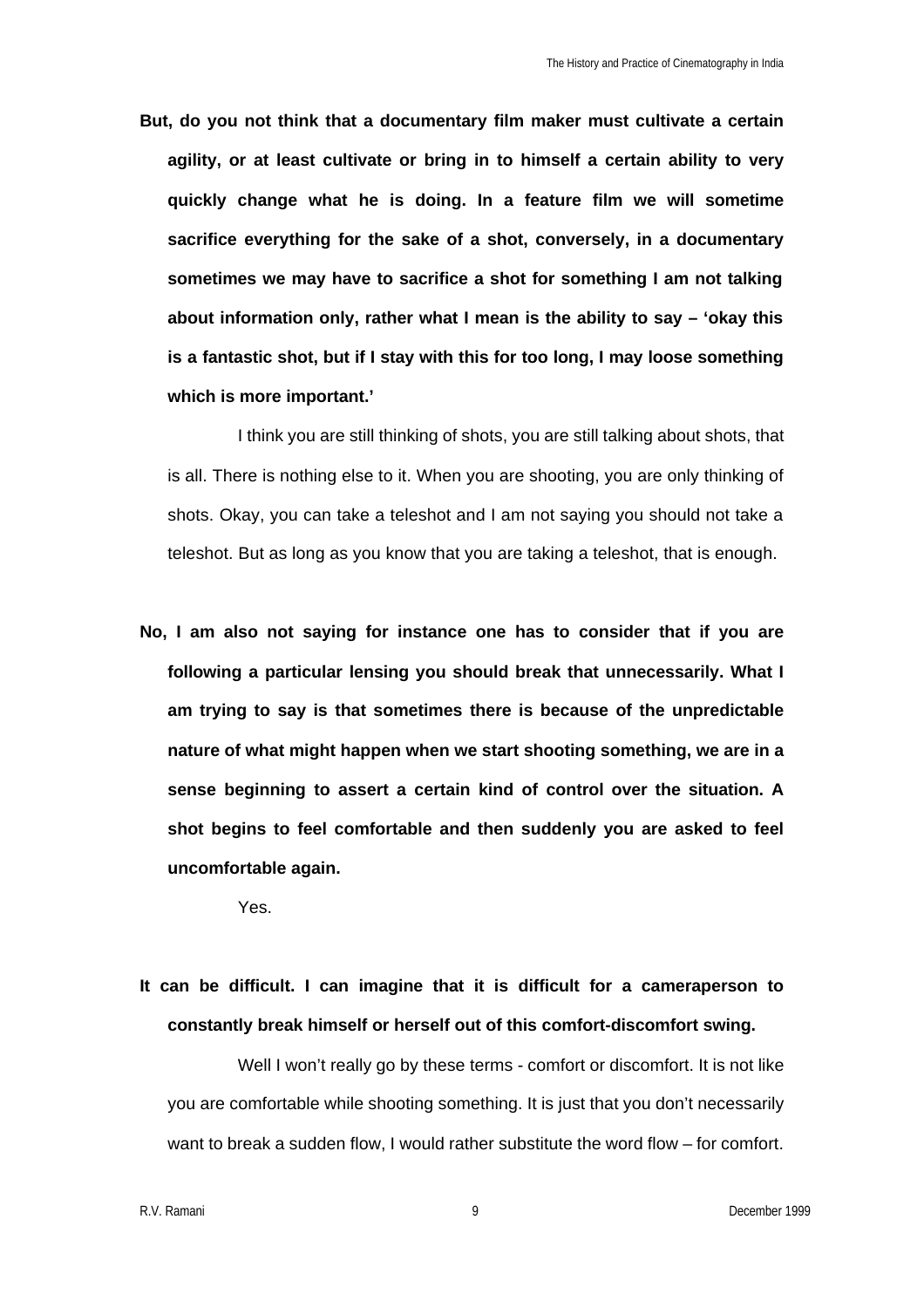I know I am into a certain kind of flow of shot taking, of looking at things when the shot is fine and then there is a suggestion coming for something completely and drastically different. Now, you say that this is intended to break it, break the rhythm. You can accept it. If you wish.

The cameraman is can be seen as a reliever or dissolver, he is a dissolver of tensions. Actually I like to do all these roles - like being a healer, making everything relaxed, that is what I do. I guess, just making things, cool and all.

#### **Tell us something about the way you approach movement? Mobility.**

Mobility? Let me tell what someone told me recently. Recently, I had some screening of my work at Alliance Francaise. The director of Alliance Francaise, he suddenly came up to me and said he used to be an assistant cameraman in France many years ago. He said to me "You have a natural gift of movement" So, I said "…listen, you are lying." But he persisted, saying "You have a natural gift for movement. Whether or not you move, you are in perfect unison with the subject and I always felt this when I looked at your shots."

I think for me it is never simply - movement. It is rhythm. You cannot plan a camera movement unless there is a reason for it. Planning has nothing to do with the property of movement of the camera. It is nothing to do with that. You have to find the rhythm of what you are shooting and if it requires, a movement, you should get into that. For instance, in *Brahma - Vishnu - Mahesh* there is the movement of the sea. It is a great shot. It goes on and on and on and then every time it comes, it brings new surprises. You kind of enjoy yourself taking that shot and it is just getting into the rhythm of what you are shooting. It is just that. Movement comes naturally there. After that, you don't have to think of movement. There the magnetism comes. It is stuck there and you just have to do this. I can't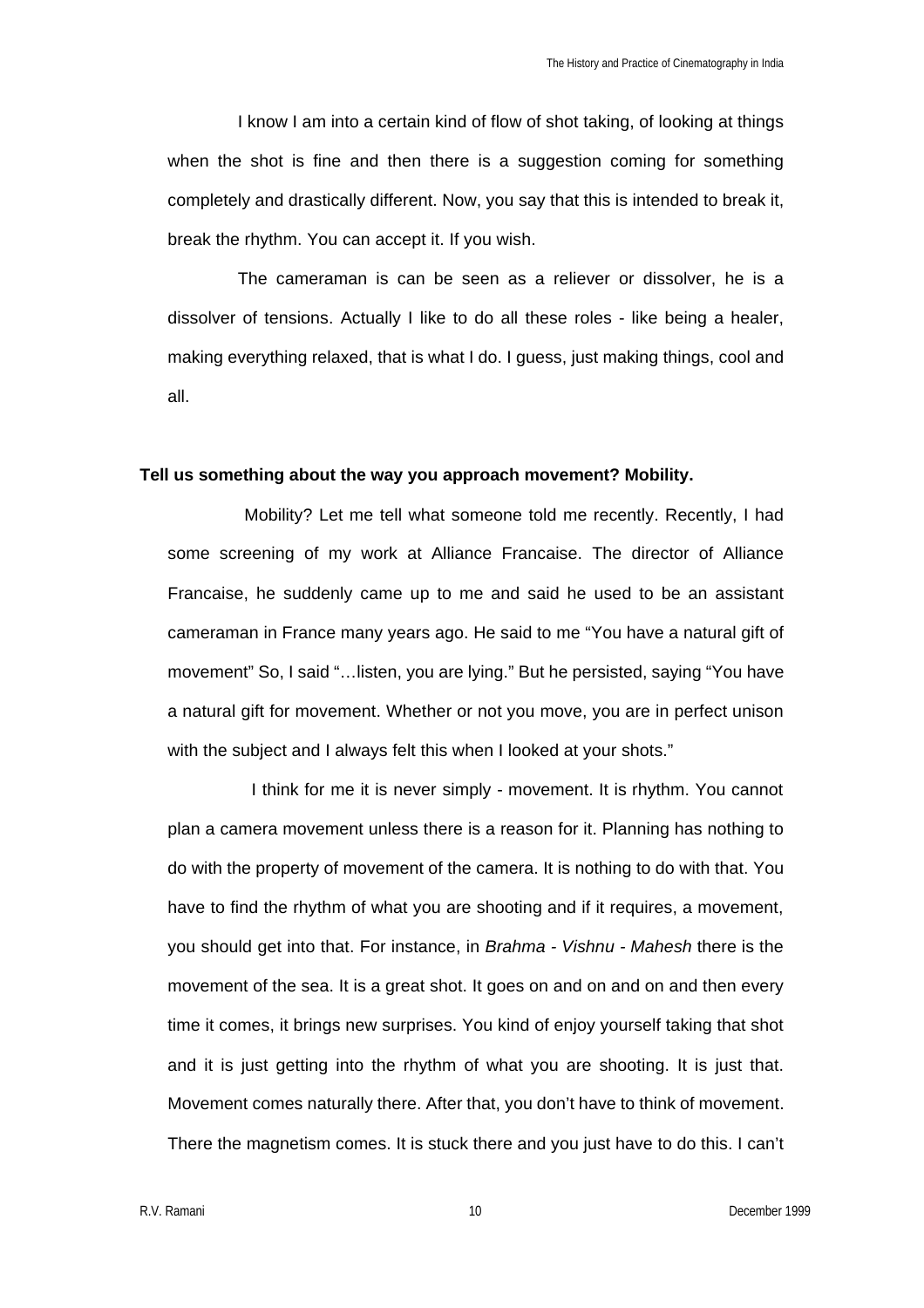do anything else. It goes, wherever it takes me. So, I never think of movement in a conscious way, especially in documentary and short films.

I once tried to recreate this experience in a fiction film, in a track shot in a song sequence. It was a propaganda film, in Hyderabad, made in the style of a Telegu film, with a comedian, with a lot of people dancing in groups. For the entire sequence the camera moves up from or comes down towards a bunch of dancers. I remember those movements. They were very typical kinds of movements. And on top of that I tried to do my kind of movements in this set up, imagine!

# **Is the decision to move your camera a result of something you thought before , or is it quite instinctive and spontaneous. How do you make the decision to move?**

It is completely instinctive. There is not pre-conceived notion about movement at all. I remember the first shot I took in one of my films, it was with a betacam camera. I was already in the mood to take the shot. So you go there, put the camera on the tripod. The camera was rolling, and I hit it like this and like that (describes some visual movements), something like a *lachak.* I never thought of this shot before. It just happened there spontaneously. It was a great shot actually. I liked the shot very much. All the frames were good. There was also a certain amount of violence to it. You just cannot plan a shots.

## **Okay, I understand that you start rolling instinctively, but the decision to stop the camera in any shot?**

Wherever the camera rests, the rolling has to stop. Just like the way you start, you stop, similarly.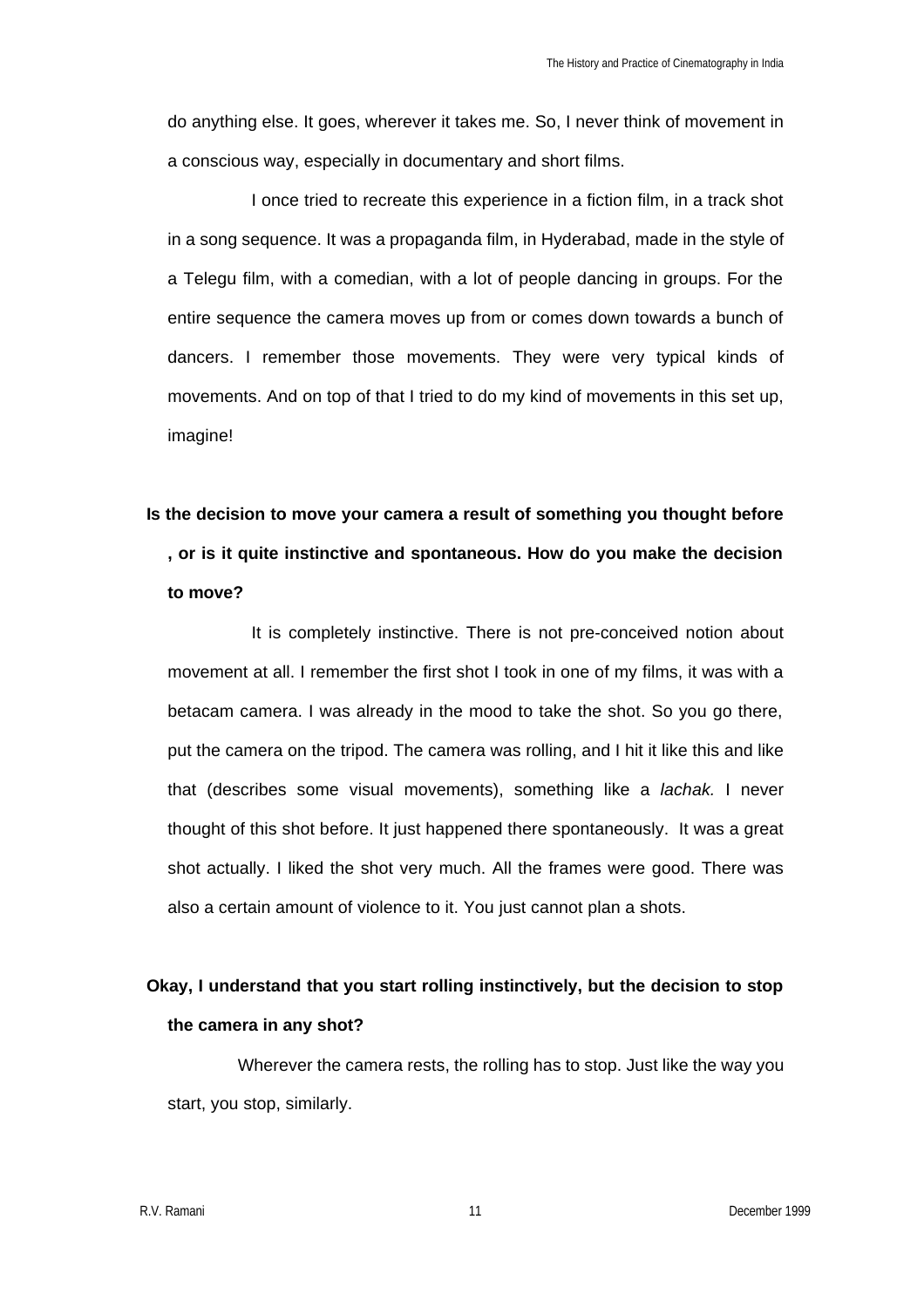You know, sometimes when you plan a movement and even when you try a lot, the desired feel never comes. The shot never takes place like it was previously planned because something is not in sync, and that is why it does not come. Murphy's law. It is better to trust and abide by your instincts.

**One question I would like to ask you because you edit most of your films yourself. Now when we go to the editor with our material, one thing I have seen is that you or in fact the whole group, the cameraman especially, fall in love with their shots. So sometimes it may become difficult to judge. You require someone who is not in love with your shots, in a sense. Like getting a critic to look at your work. So I am talking about the decision you have to take when you have to discard a shot without actually harming the content of the material. For this you may have to take some decision where you want not to fall in love with your shots so that you could discard some shots without having to feel as if you are cutting off your arm. How do you deal with that, what makes you discard a shot?**

Well no I don't fall in love with my shots. I am not so possessive about my shots. And when you are shooting, you know that you have to discard. I have to start a new process to further progress and reach/create the next shot, so it is always in my consciousness that without discarding I cannot move further, so it just happens. Sometimes I hit it slow, sometimes fast. And sometimes the process helps to anticipate the rest of the shots also. So when I am shooting I have to keep thinking about what is coming up next, what will I be doing next, etc. So when I am shooting I cannot just shoot, I have to think all the time, the structure, the plan etc. So I cannot leave the responsibility to someone else. If the editor is a friend of mine, then I discuss that.

R.V. Ramani 12 December 1999